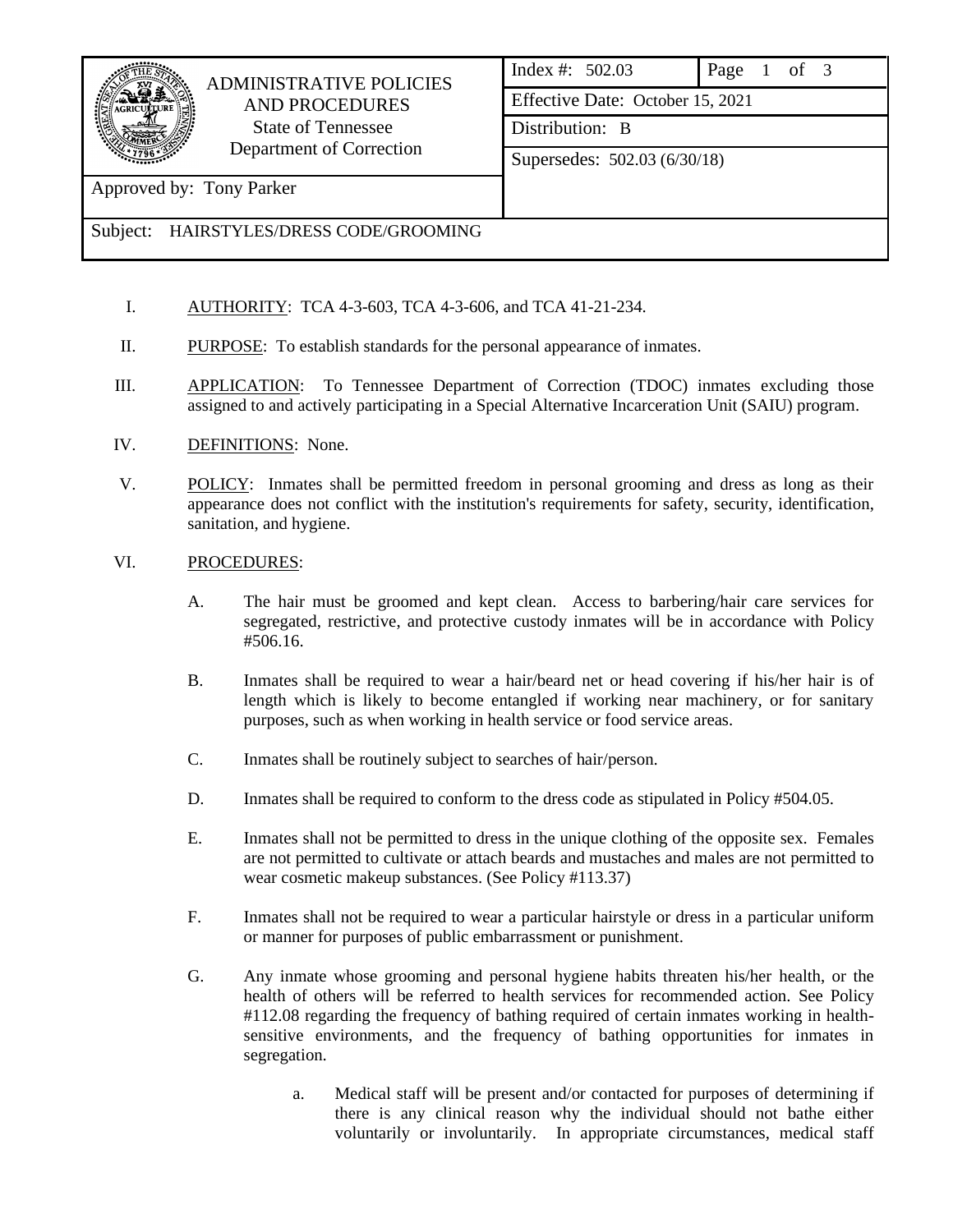| Effective Date: October 15, 2021 | Index $# 502.03$ | Page 2 of |  |  |
|----------------------------------|------------------|-----------|--|--|
|                                  |                  |           |  |  |

## Subject: HAIRSTYLES/DRESS CODE/GROOMING

and/or security staff should consult with behavioral health staff. On the basis of a health services appraisal, an inmate may be ordered to bathe or shower.

- b. Physical handling may be used as provided by Section VI. (A) of Policy #506.08 when force is necessary to accomplish bathing/showering so ordered.
- c. Physical handling for the purpose of enforcing an order to an inmate to bathe or shower shall be given only by the Shift Commander, and subject to the prior approval of the Warden/Superintendent, Deputy Superintendent Associate Warden of Security, or designee.
- d. A ranking officer (sergeant or above) of the same gender as the inmate shall supervise the detail and shall take precautions to ensure that:
	- (1) Only employees of the same gender as the inmate are assigned to the detail, and
	- (2) All employees attending to or serving on the detail work to secure the inmate's cooperation, use the least amount of force necessary to accomplish the detail, and demonstrate reasonable respect for the dignity of the individual within the course of the detail.
- e. The unit nurse shall examine the inmate after the detail is accomplished. The nurse shall complete CR-2592, Accident/Incident/Traumatic Injury Report, and chart the results of the assessment in the medical record and forward a copy of the CR-2592 to the Deputy Superintendent/Associate Warden of Security's office. The shift commander shall ensure an OMS Use of Force-Medical report is entered in a timely manner.
- H. Forcible cutting or trimming of hair shall not be done except upon orders of a physician for health reasons.
- I. Hairstyles, including facial hair, which identify inmates as security threat group members are prohibited.
- J. Inmates shall not be allowed to possess or wear wigs or have extensions, etc., added to their hair unless ordered by a medical doctor. Inmates shall not be allowed to wear items such as rubber bands, beads, and arts and craft items in their hair or beards as a decorative item.
- K. When an inmate's appearance substantially changes due to hairstyle and/or facial hair, a new picture for the institutional file and issue of a new ID card shall be in accordance with Policy #506.13.
- L. Disciplinary actions may be taken for violations of grooming and/or cleanliness regulations.
- VII. ACA STANDARDS: 5-ACI-3D-18.
- VIII. EXPIRATION DATE: October 15, 2024